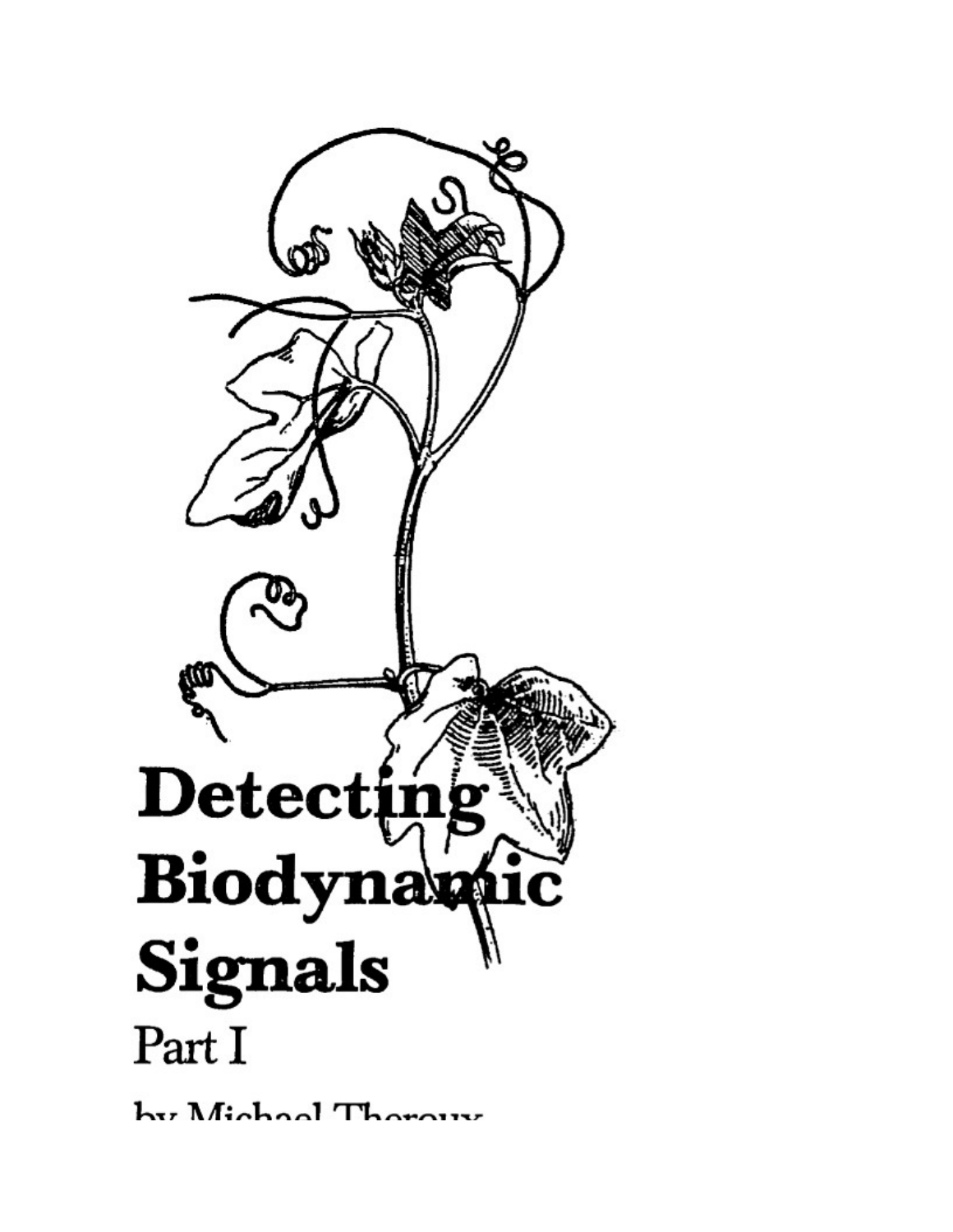THE means to detect communications and energies which exist outside of the electromagnetic spectrum has been an enduring question of qualitative researchers for many years. The catalogue of these pursuits is indeed a long one and can by no means be completed here, but we will attempt to cover historically those researches which warrant our attentions, based on the value of the attained results. We will also include research currently being done by BSRF and others.

Much evidence indicates that specific communications and energies DO exist outside the conventional electromagnetic spectrum of which our finest examples may be found in the sciences of radionics, homeopathy, dowsing, radiesthesia, and etheric engineering to name a few. We will use the all encompassing term "vital force" where it is necessary to reference these energies which have been given many names over the course of the historical experiment. That the vital force is biodynamic in character cannot be disputed, and will be designated as such whenever describing these "signals". While conventional modes of discovering these "biodynamic" signals has in the past relied on the human subject as an integral component of detection, i.e. the use of the stick plate, pendulum, l-rod, etc., we are concerned here with what has been referred to as the "automatic detecting instrument" - sans human subject.

There is already a great wealth of information on such instruments, much of which has been compiled in the book, [Automated](https://borderlandsciences.org/journal/vol/52/n03/Theroux_Detecting_Biodynamic_Signals_I.html#Resines-Automated-ref) [Detecting Devices](https://borderlandsciences.org/journal/vol/52/n03/Theroux_Detecting_Biodynamic_Signals_I.html#Resines-Automated-ref), by Jorge Resines. Those wishing for a more extensive bibliography should consult Mr. Resines' publication. For our current purposes, it is necessary to confine ourselves only to those instruments which we ourselves have experimentally verified, and these will be the methods detailed here. Our investigations into the detection of biodynamic signals begins with the outstanding work of L. George Lawrence.

L. George Lawrence, a Silesian-born electronics specialist, began his studies into plant biodynamics in 1962 while employed as a instrumentation engineer for a Los Angeles space-science corporation. He was actually engaged in a project to develop jam-proof missile components, and believed that using plant tissue as a type of transducer would produce the desired results. He summarized that living plant tissues or leaves were capable of simultaneously sensing temperature change, gravitational variation, electromagnetic fields, and a host of other environmental effects — an ability no known mechanical sensor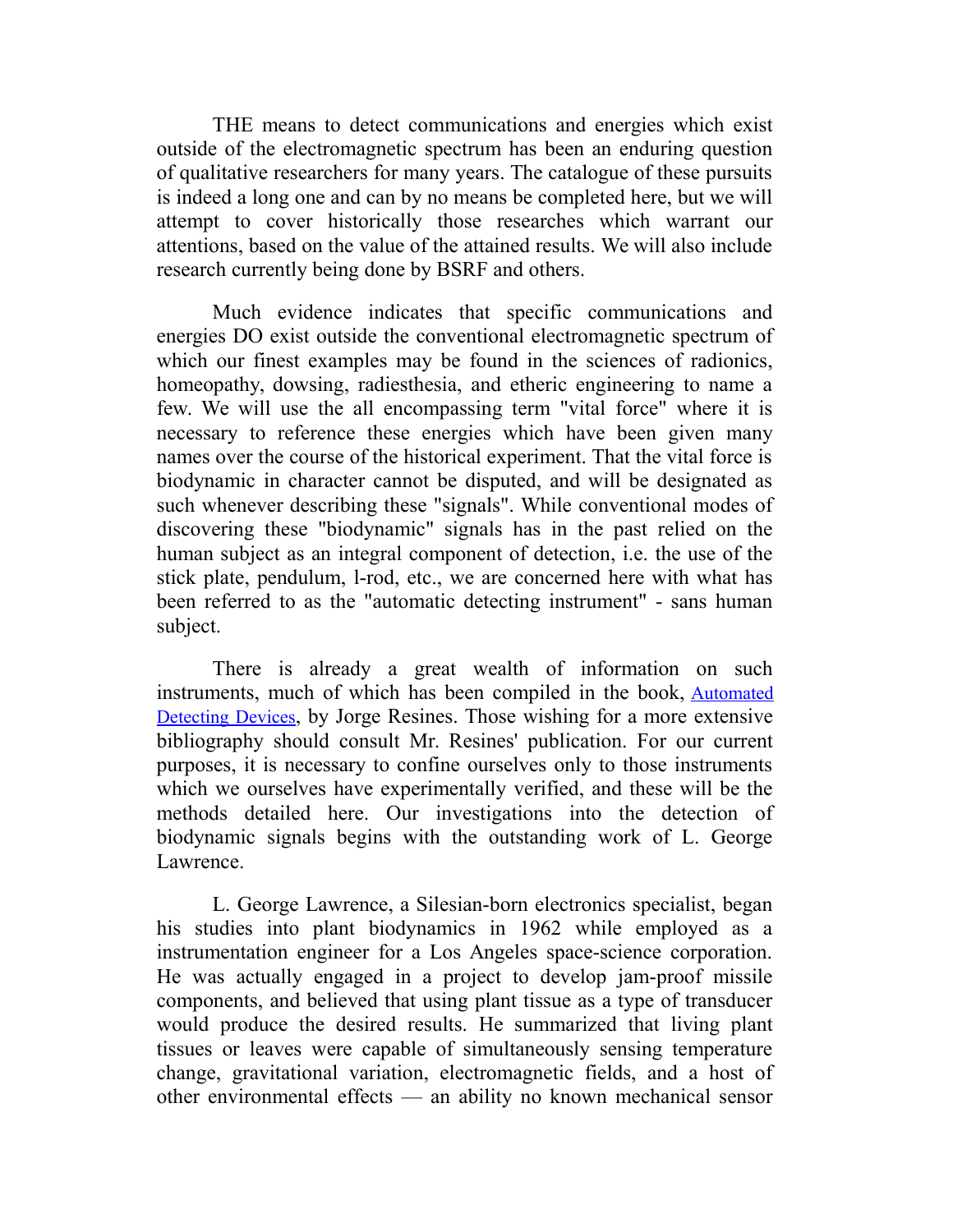possessed. These initial investigations led him to the works of Alexander Gurwitsch, a Russian histologist, whose experiments in the 1920s proved that all living cells produce invisible radiations of a biodynamic character. While observing the cells of onion roots, Gurwitsch noticed that they began dividing with a distinct rhythm causing him to trust that some type of vital force from nearby cells was the cause. To verify this hypothesis Gurwitsch devised a type of ray gun which entailed mounting an onion root tip inside of a thin glass cylinder which was then aimed at a matching arrangement with a small area of onion root exposed to act as a target. Gurwitsch allowed the onion "ray gun" to bombard the sample for three hours, at which time he examined the target specimen under his microscope. The number of cell divisions in the irradiated area had increased by 25 percent! Gurwitsch tried to block the emanations with a thin slice of quartz crystal, but this proved ineffective. Only glass or a gelatin substance guaranteed blocking the transmissions. Owing to the fact that these rays from the onion "ray gun" demonstrated increased cell division or mitosis in the target, Gurwitsch called them "mitogenetic rays." Many other laboratories would confirm his findings. Researchers in Paris, Moscow, Berlin, and Frankfort all corroborated Gurwitsch's results. Only the U.S. Academy of Sciences reported that Gurwitsch's discovery was not replicable, and suggested it was merely his fertile imagination.

This system of being able to manage and direct the vital force in living plant tissue sparked Lawrence into action. Equipped with the [49]knowledge of Cleve Backster's recent experiments with plants and a polygraph instrument, Lawrence began building several psychogalvanic analyzers to detect responses in plants. He quickly corroborated the results that Backster had obtained from his plant experiments these results indicating that plants displayed a unique cellular consciousness. Over the course of his experiments, Lawrence would begin to modify the basic recording apparatus from the simple galvanic skin response indicators, to ultra-high-gain piezo-electrometers. He also did away with the pen recorder, opting for a built-in audio oscillator which produces a steady tone, changing to distinct pulsations when the plant sensor is activated by external stimulation. Aural monitoring has many advantages over the pen recorder, chief of which is the relative ease with which one can oversee (hear) the plant's response. Another feature Lawrence would bring to the field was the replacement of the test plant with biologically active sensors, or "biodynamic transducers". These could range from simple tubes containing vegetal material in a temperature controlled bath, to thin AT-cut quartz crystal wafers bonded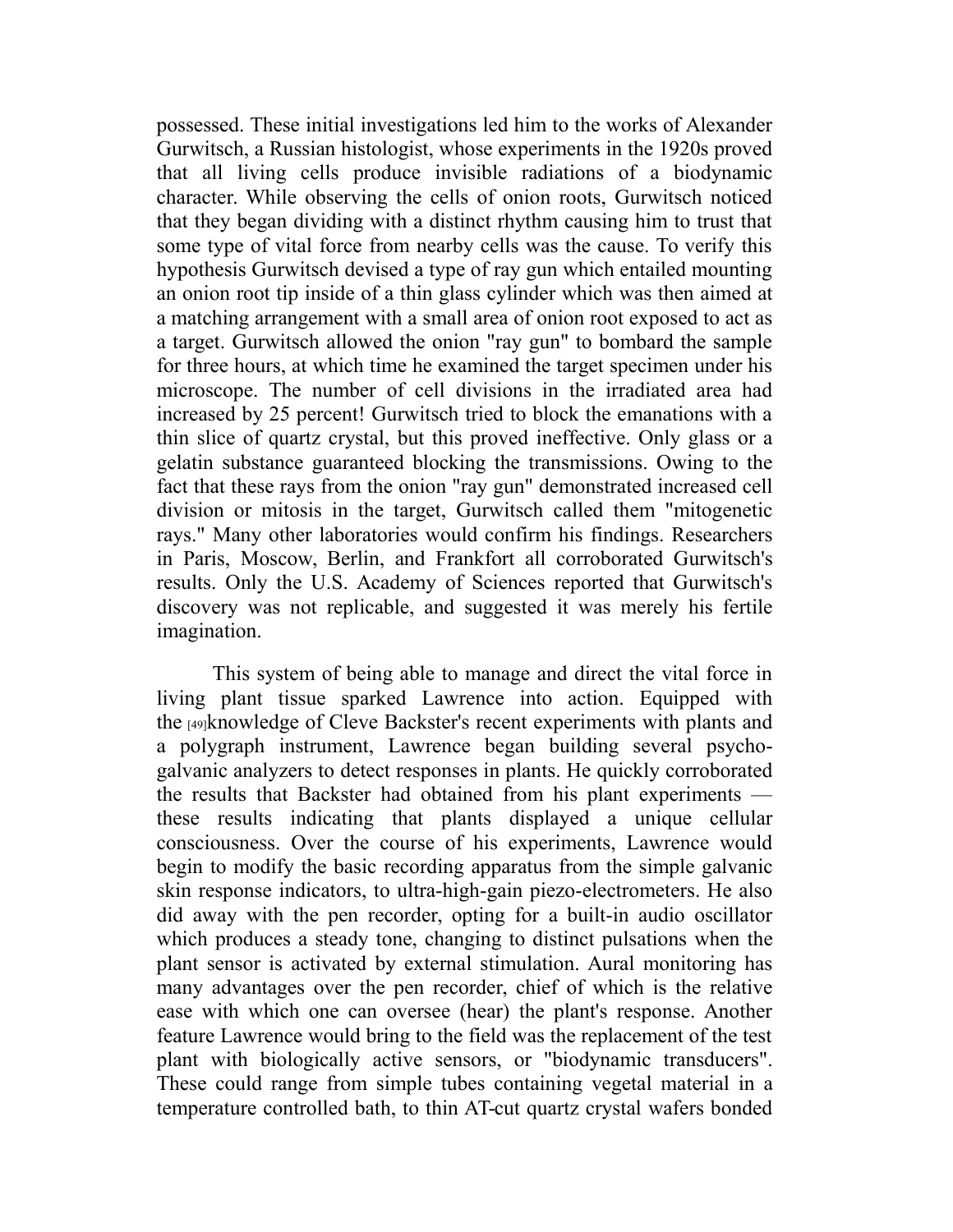with specific organic materials housed in a Faraday chamber. In the latter device, the highly reactive organic material induces changes in the crystal, which when used in an oscillator circuit, will alter the oscillator's frequency.

Lawrence preferred to perform his experiments in what he called "electromagnetic 'deep fringe' areas", where there were no man-made interferences. The remote locations of the high desert in southern California were his favored haunts for these investigations. In October of 1971, Lawrence was working on an experiment near Temecula, California. He had developed an instrument which would receive a directional biodynamic signal from a distance of up to one mile away. This instrument consisted of a lensless tube which housed a cylindrical Faraday chamber. The base of this tube contained a biodynamic transducer which was connected to the recording instrumentation. The complete "biosensor" tube was mounted on top of a low power telescope for directional sighting. To induce a stimulus into the directional biosensor, Lawrence would train the sights of his instrument on a plant or tree some distance away that had been previously wired with electrodes. These electrodes were connected to a switch which when closed would introduce a pre-measured current into the tree or plant. Back at the test site, Lawrence would then gently electrocute the tree or plant by radio control, causing his biosensor apparatus to respond wildly. This was an exciting new breakthrough in the field of detecting biodynamic signals for the instruments were now directional and worked at a considerable distance. But, this is certainly not the end of the story. On the day of these experiments, Lawrence and his assistant decided to take a late afternoon break. The biosensing instrument had been left on and was pointing in a random direction at the sky. As they began to eat their lunch, the steady sounds from the equipment abruptly changed to the familiar series of pulsations instantly signaling that it was picking up some sort of disturbance. After checking the apparatus and finding no malfunctions, Lawrence determined that the signals had to be coming from outer space! These seemingly intelligent gestures from an advanced civilisation would most probably be transmissions of a biological nature, and not from the electromagnetic spectrum which had so consumed the academicians of previous SETI projects. This discovery would remain the primary focus of all of Lawrence's later experiments with biosensing instruments.

Lawrence had initially determined, based on the direction the instrument was pointing, that these signals originated from the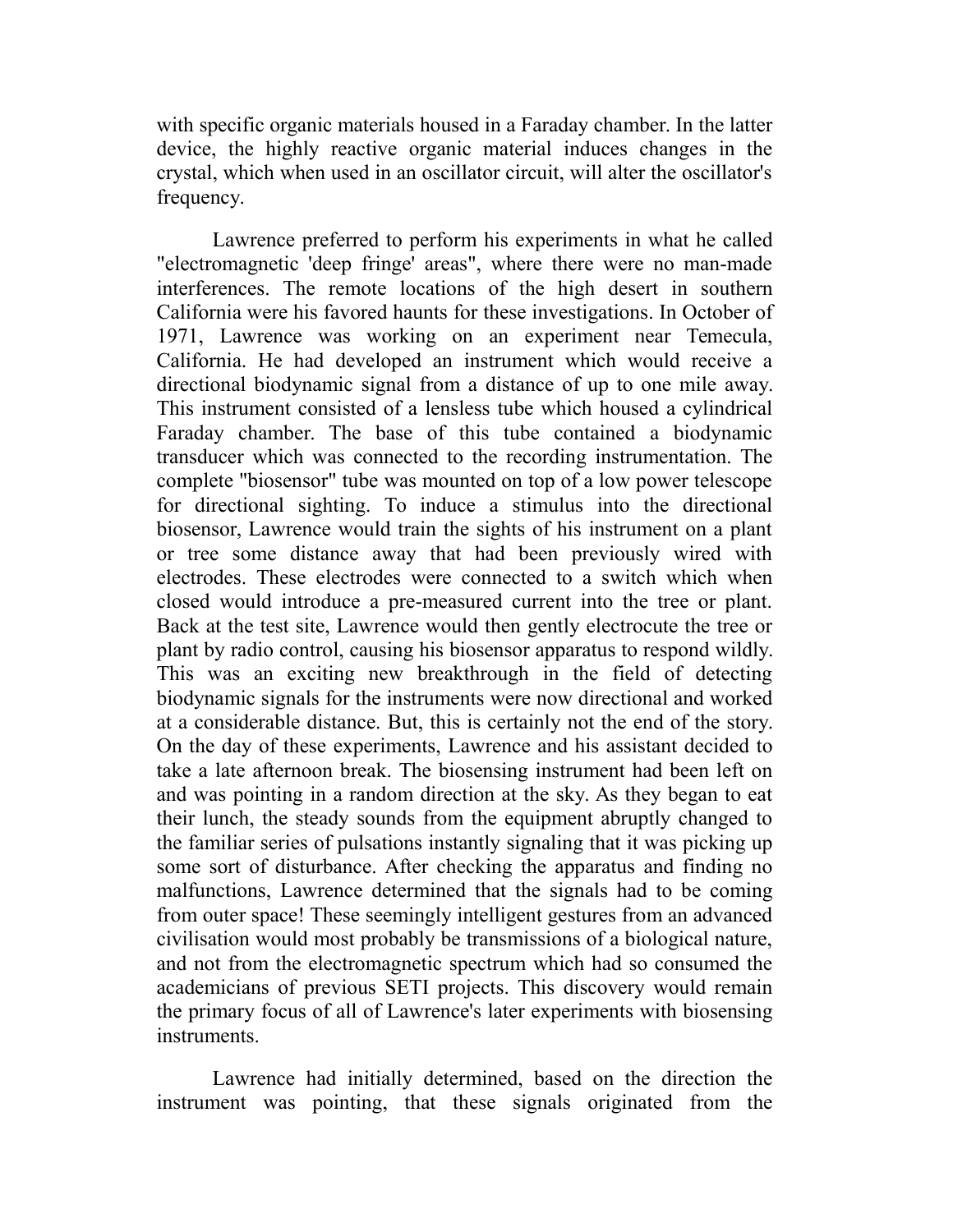constellation Ursa Major, commonly known as the Big Dipper. Later, after repeating the experiment several times with more elaborate equipment, he speculated that galactic drift may have been involved and that the signals may have been "spilling over" from the galactic equator which hosts a very dense star population. He believed the signals were not directed at earthlings, but were probably transmissions between companion civilizations, which he felt would communicate via "eidetic imagery". This led him to begin analyzing these signals with video recording equipment. The images produced by these signals were called "biograms" and were basically digital spectrograms with a gray-scale resolution of 640 x 482 x 8 bits. Interpretation of these biograms needs considerable study. Unfortunately, there has been little information on this aspect of Lawrence's work, and it seems as though this was to be the last installment of his labors.

The information we have retrieved on L. George Lawrence's achievements is scant at best. Much of it comes from the few articles he wrote, and the brief generalizations from the writers of more popularized books. The whereabouts of his equipment and/or notebooks is not known at this time. An important document for the re-creation of Lawrence's experiments is the movie version of "The Secret Life of Plants". In this video Lawrence is shown at work with his biosensing equipment, and one can hear recordings of the reception of biodynamic signals. One credible resource states that Lawrence was an expert oceanographer, historian, cartographer, and originator of the world's first laser engine. He is credited with the authorship of some 46 books, but we have recently discovered that the name "L. George Lawrence" was a pseudonym he used for his popular works, and only two books bearing that name are to be found. As the managing director of the Ecola Institute in the 1970s, he was engaged in nuclear radiation research, medical and agricultural biomagnetic research, and conceptive space research for NASA among other agencies. It is quite probable that much of the work that Ecola was pursuing was of a confidential or classified nature.

Over the last year, it has been a project of ours at BSRF to recreate and elaborate on the many innovations brought to our attention by L. George Lawrence. We began with the basics using simple psychogalvanic instruments to analyze plant responses, and in the process, were able to recreate several of the results obtained by pioneers in plant research. Many of these recreations and new discoveries have been chronicled in the column, "The Borderland Experimenter" and elsewhere in the journal. The impetus which directed our experiments toward those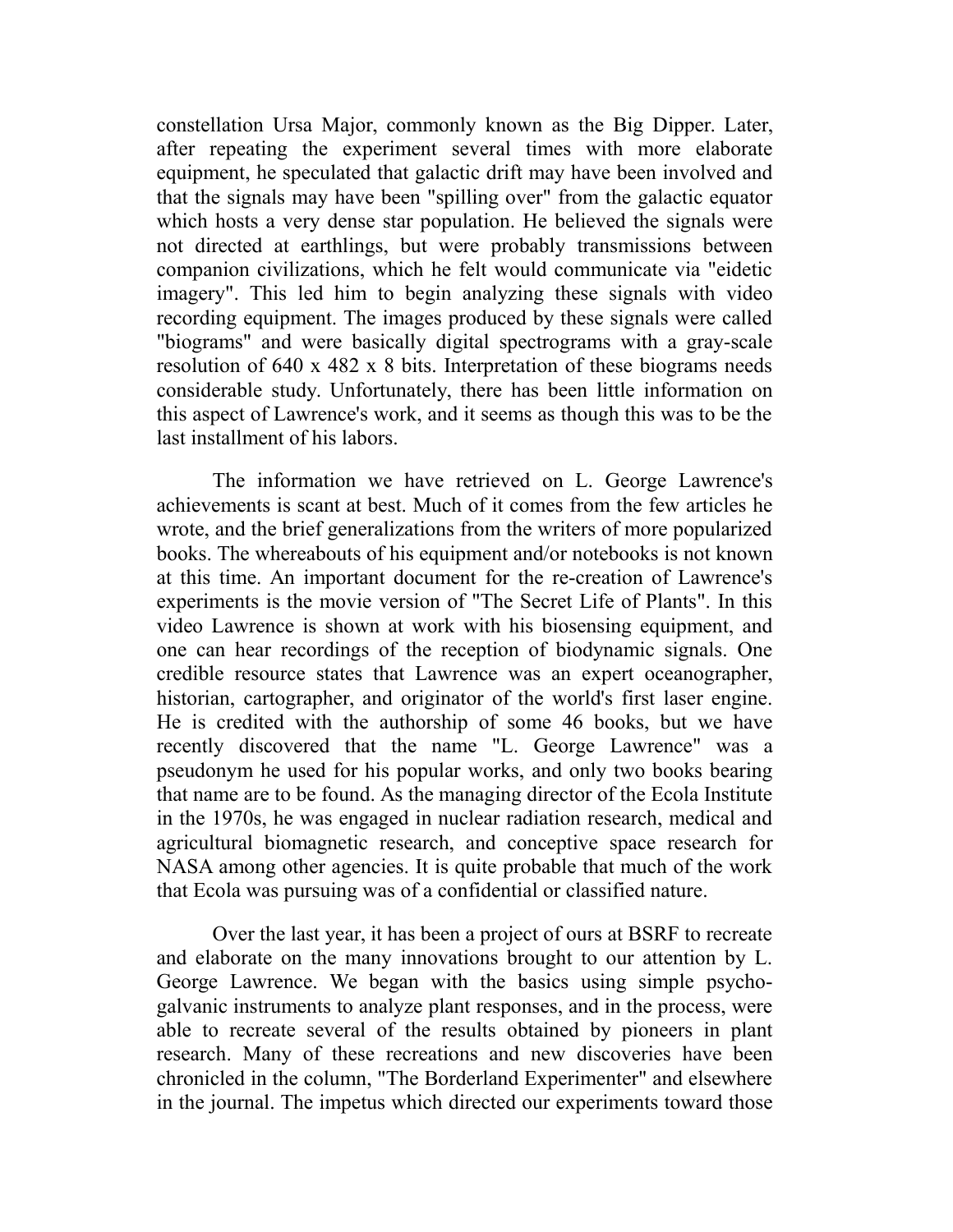of Lawrence was the fact that he was able to obtain directional and "wireless" biodynamic signals over great distances.

The primary setup consists of a Faraday tube with an organic "biosensor" housed at its base. A rotating beam splitter at the end of the tube further cancels out interference from stray electromagnetic<sub>[50]</sub>radiations. The most significant problem concerning this portion of the equipment is determining what will be the most suitable material for the biosensor itself. Originally, sections of plant leaves were used which had the electrodes clamped to them in the traditional manner. This proves to be a cumbersome procedure, and the plant material clamped as such quickly becomes stressed and ceases to respond at all. Hundreds of different "non-plant" substances have been tested in biosensor designs, most of which have failed in their capacity to produce the dynamic response of living materials. Unfortunately, Lawrence left few clues as to what would be the optimum arrangement here. We know that in his early work, Lawrence used a variety of mustard seeds floating in a nutrient bath for the reception of biodynamic signals. In later years, he would speak of using thin sections of plant stems or roots as a biodynamic transducer. Our finest results were obtained using this arrangement.



A cross-section of a plant stem used as a biodynamic transducer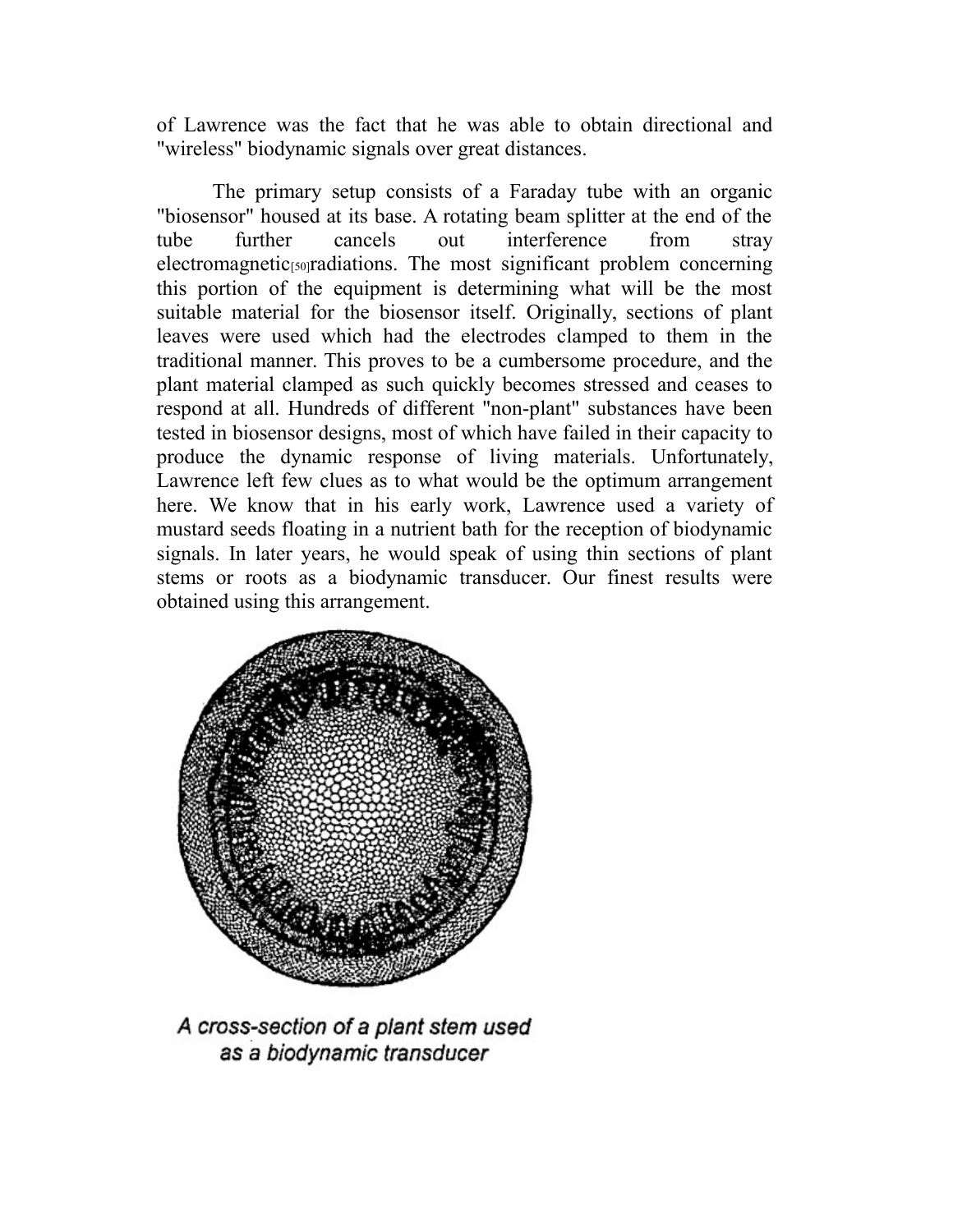Next, the output of the biodynamic transducer is connected to the electronics package which can consist of a simple psycho-galvanic response indicator, to a more sophisticated adaptation which is shown in the schematic here. One can see this system described in many of Lawrence's articles and in use on the aforementioned video documentation. The advantage of this system over the simple biomonitor is that it affords greater selectivity with regard to sensitivity when monitoring signals. The drawback is that since these more sensitive units are not a production item, one must be somewhat skilled at building electronic instrumentation. Unfortunately, there is not enough room here to give step by step instructions on the construction of such a project from a schematic diagram for those with little knowledge in electronics manufacture. The basic details of the circuit's operation will be covered here, but some understanding of schematics and components is assumed.

The instrument designed by Lawrence has both a visual meter and an acoustical output indicator through a speaker. The audio tone output can also be directly connected to a tape recorder. A simple modification will allow one to connect the d.c. output to a pen recorder to make a permananet record of the retrieved signals. The connections to the biosensor or plant material may be done any number of ways already discussed.

[51]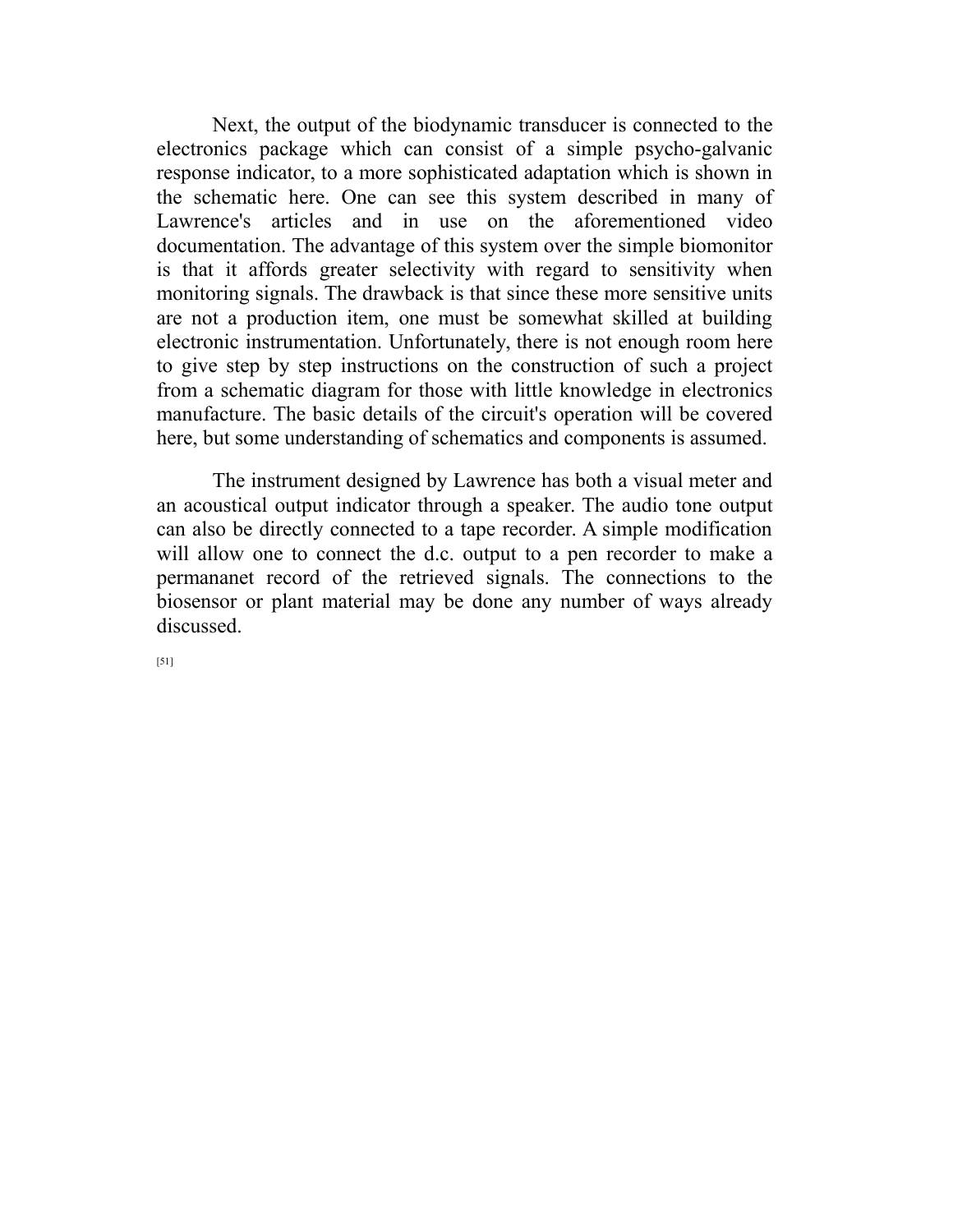# PLANT RESPONSE DETECTOR BASED ON A DESIGN BY L. GEORGE LAWRENCI

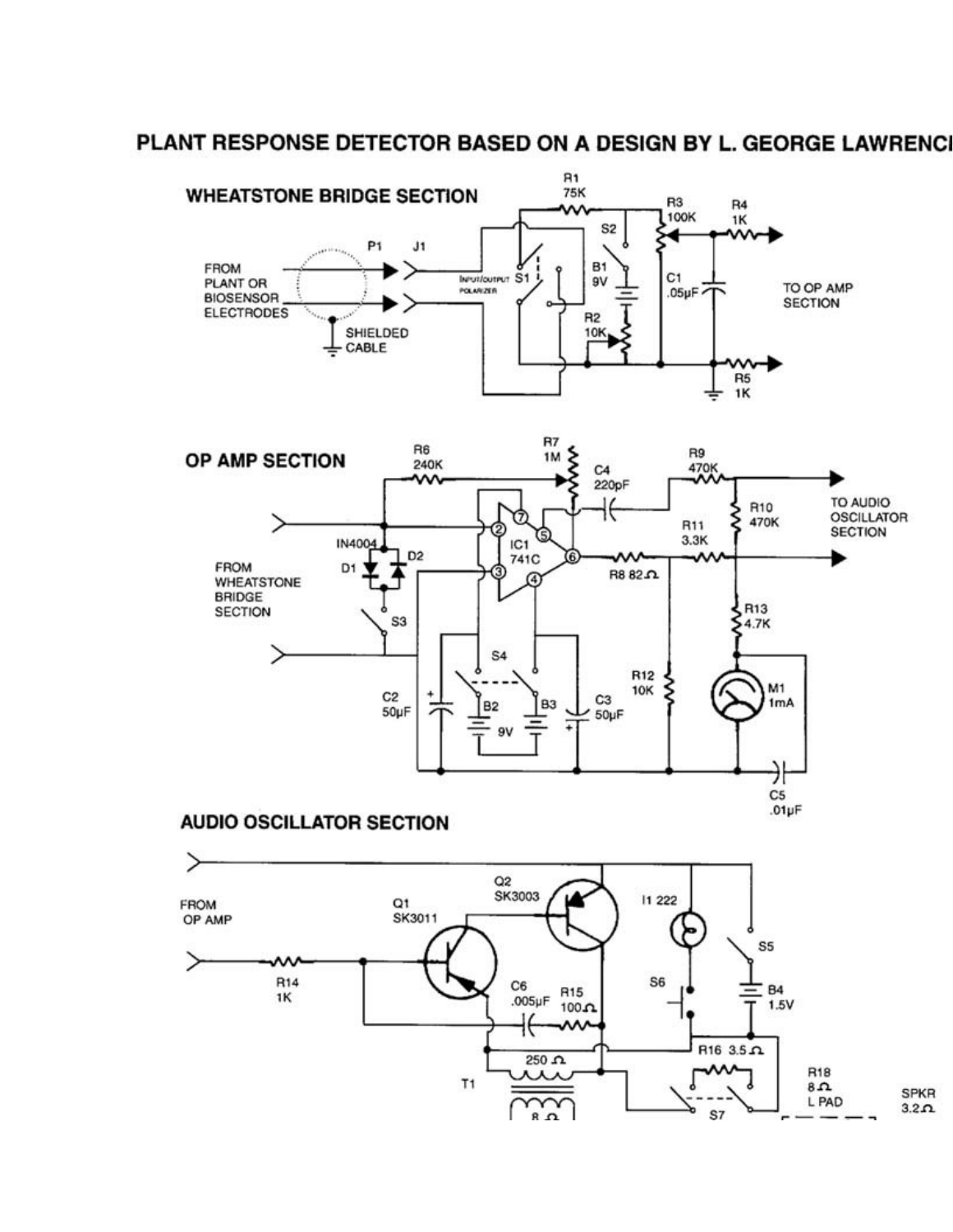# **PARTS LIST FOR PLANT RESPONSE DETECTOR**

#### *RESISTORS*

- $R1 75k$
- R2 10k Linear Potentiometer
- **R3** 100k Linear Potentiometer
- $R_4, R_5, R_14 1k$
- R6 240k
- **R7** 1M Linear Potentiometer
- $R8 82$  ohm
- $R9, R10 470k$
- **R**11 3.3k
- $R12 10k$
- R13 4.7k
- $\blacksquare$  R15 100 ohm
- $\blacksquare$  R16 3.5 ohm 1 watt
- R17 10 ohm
- $\blacksquare$  R18 8 ohm potentiometer (L-pad)
- $\blacksquare$  (all resistors  $\frac{1}{2}$  vatt unless specified)

## *CAPACITORS*

- $Cl .05\mu F$
- $C2, C3 50 \mu F$  10 volt electrolytic
- $C4 220 pF$
- $CS .01 \mu F$
- $\blacksquare$  C6 .005µF

## *TRANSISTORS*

- $\blacksquare$  Q1 SK3011 transistor
- $\sim$  Q2 SK3003 transistor

## *OTHER*

- IC1 µA741C op amp (Radio Shack 276-007)
- D1, D2 IN4004 Silicon Diode
- $\blacksquare$  B1, B2, B3 9v battery (with holders & clips)
- $\blacksquare$  B4 1.5y D-cell (with holder)
- $M1 0$ -1mA meter
- $P1 RCA$  (male) plug
- $J1, J2$  gold fem. RCA jack
- T1 Audio transformer 250/8 ohm, 200mW
- $\blacksquare$  Spkr 3.2 ohm
- $-$  I1 2.2v lamp #222
- S1, S4, S7 dpdt switch
- $\sim$  S2, S3, S5 spst switch
- S6 Normally open pushbutton switch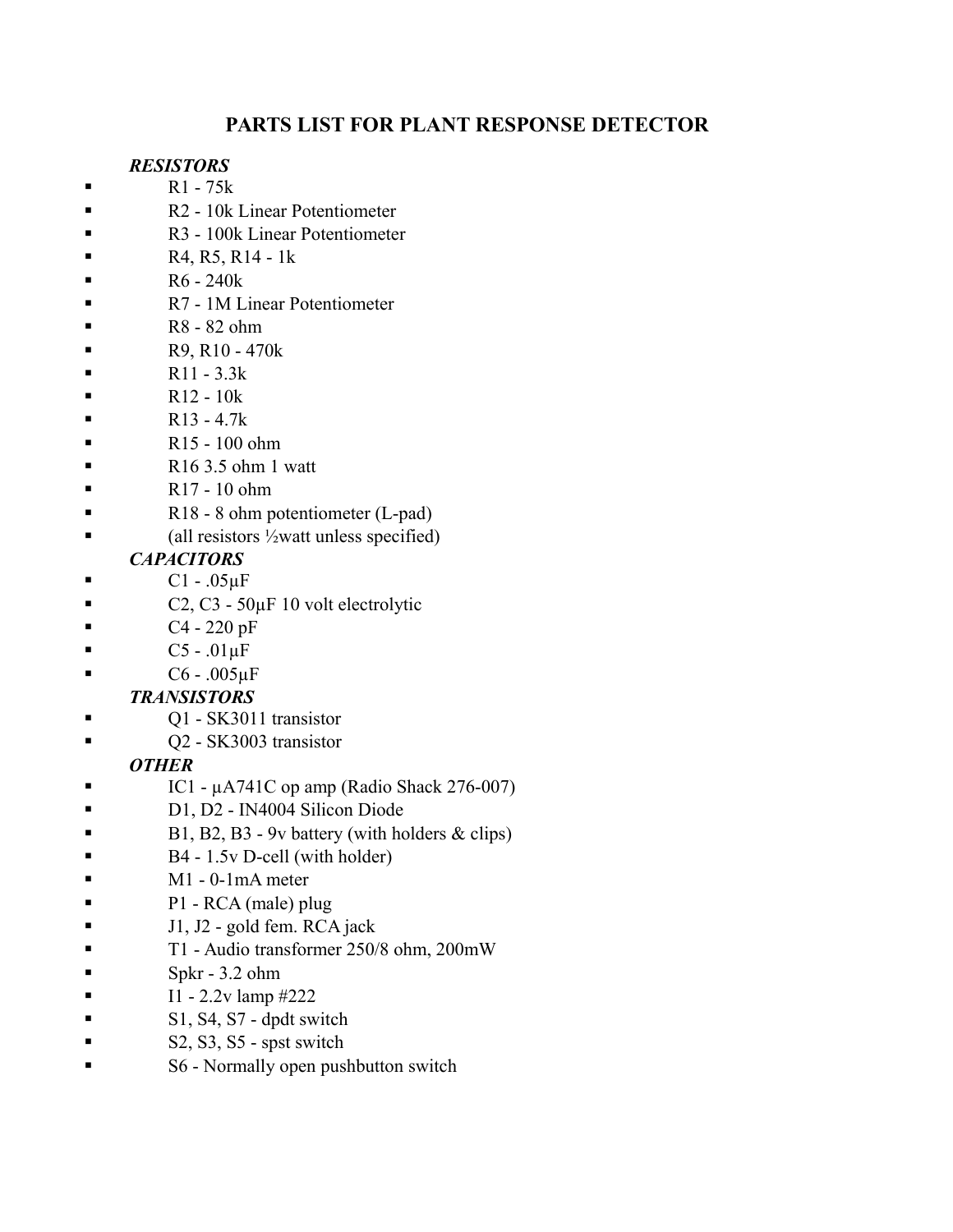- 3 feet of shielded two-conductor wire
- **n** project case
- 8-pin IC socket
- **perf board or eched circuit boards**
- knobs for potentiometers
	- [52]

#### **Biodynamic Response Detector-Circuit Theory**

Referring to the schematic, we will begin with the Wheatstone bridge section. The biosensor connected to input J1 forms part of a Wheatstone bridge with the other legs formed by R1 and R3. Power to the bridge is furnished by B1, which is controlled by R2. Switch S1 is an input/output polarizer which permits reversal of the current or excitation applied to the biosensor. This is most important, as the setting of S1 will determine whether the plant's own generated currents will be superimposed upon the excitation currents.

The signal from the bridge is then amplified in IC1, which is protected from large signals by diodes D1 and D2 when switch S3 is closed. After the circuit is completely operational, S3 may be opened for maximum sensitivity. Power to the amp is given by B2 and B3 operated by switch S4. The output of the amplifier is indicated on meter M1, which is null adjusted by R3.

The amplified output also drives an audio oscillator  $(01 \& 02)$ whose fluctuation of frequency is a function of the signal from the biosensor/bridge arrangement. Indicator lamp I1 lights up when activated by the momentary pushbutton switch S6, and allows testing of battery function as well as the cueing of a mark on the tape being recorded due to the pitch increase as S6 is depressed. Transformer T1 supplies an audio output for the tape recorder, S7 turns the speaker on and off, and R18 adjusts the volume of the speaker.

After the successful construction of the instrument, one is ready to perform experiments. S3 should begin in the closed position to prevent excessive input signal going to IC1. Next, S1 should be turned on to apply current to the biosensor/bridge, which is adjusted by R2. S4 should be turned on next, followed by the adjustment of R3 for a meter null (zero setting). This will have to be readjusted occasionally as the biosensor or plant settles into its baseline (relaxed) condition. Indications of biosensor response will be observed on the meter, and in the fluctuations of the audio tone coming from the speaker. The actual